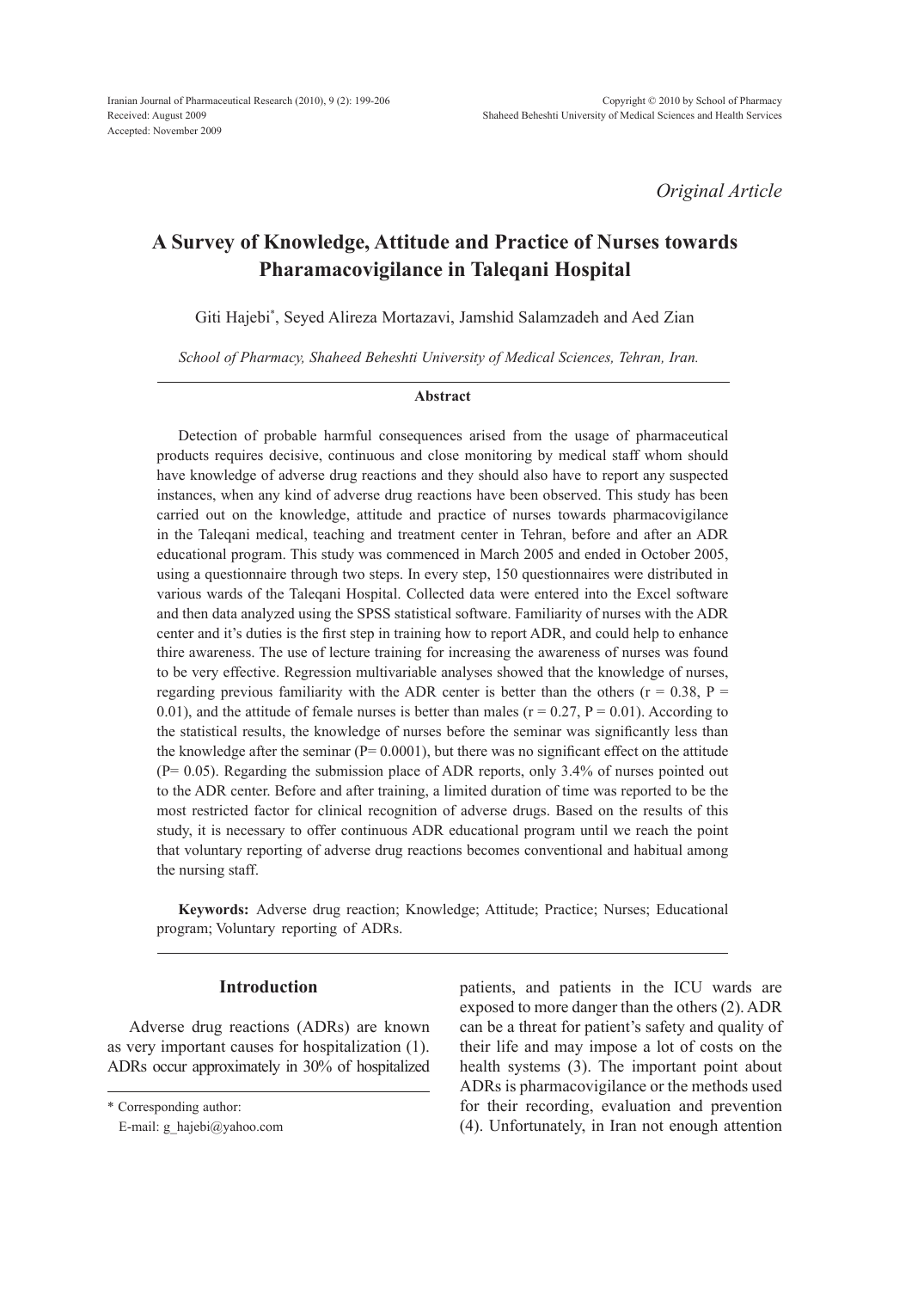has been paied to this matter. In USA, more than one hundred thousand death-induced ADRs occur yearly, and also 7% of hospitalizations are related to ADRs (3, 5).

ADR is the fourth cause of death in USA. In 1994 the cost due to ADRs was 4 billion dollars (6). On the other hand, in a published report by FDA in 1989, 12000 cases of death were due to ADRs (7). Nurses have a unique position to monitor patients drug therapy, however, voluntary ADRs reporting, based on monitoring safety of medicine, must be a major responsibility for all the health care professionals (8). Knowledge and awareness of nurses with respect to the effects, adverse effects and methods of administration of drug, could help to elevate the quality of pharmacotherapy in hospitals. Reporting system and sending yellow cards to drug safety committee was innovated in 1964. The yellow card includes three parts: Information about the patient, suspected drugs causing ADRs and information about the submission date and the reporter (9). It is not possible to prevent every ADR, but the knowledge of nurses is very effective to decrease the rate of occurrence of ADRs (10, 11). Considering the results of several studies (12-14), the positive effect of education on the elevation of knowledge, improvement of attitude and practice, as well as the promotion of quality of nursing care could be observed. However, no such studies have been conducted in Iran. This study has been carried out on the knowledge, attitude and practice of nurses towards pharmacovigilance in Taleghani Medical, teaching and treatment center in Tehran, before and after an ADR educational program in the form of a seminar and hand-outs.

## **Experimental**

This semi-experimental study was conducted in the Taleghani Hospital from March 2005 to October 2005, and 250 nurses and nursing aid staff (male and female) participated in this study. First, a questionnaire in three parts was constructed. It included the following sections:

1. Demographic information of participants and questions about their familiarity with the ADR center.

2. Nineteen questions about the knowledge of

nurses regarding drugs and their adverse effects.

3. Seventeen questions related to the attitude of nurses towards pharmacovigilance.

After obtaining permission from the hospital authorities, questionnaires were distributed in all the hospital wards, through two steps.

In the first step, the extent of knowledge and attitude of nurses towards pharmacovigilance before the educational program were collected using the questionnaire. Three months after conducting the first step, nurses participated in an educational program held by the Iranian ADR center. In addition, hand-outs on ADR and means of its reporting were distributed in all the wards. Two months after the educational program, the nurses were re-evaluated by the same questionnaire.

#### **Results and Disscussion**

In the first step, 90 filled questionnaires were obtained (74 women and 10 men). Six forms were omitted from the study, due to being uncompleted.

In the second step, 71 completed forms were obtained (59 women and 12 men).

Twelve nursing staff participated in the seminar (10 women and 2 men).The age of the nurses were between 20 and 54, and in terms of education, most participants had a bachelor's degree.

Talegheni Medical center has emergency, internal, women, obstetrics, radiology, ENT, hematology, orthopedics, dialysis, ICU, general surgery, heart, endocrine, digestion, psychology, NICU, CCU, vascular surgery and pediatrics wards.

The collected data were entered into the Excel software, and then analyzed with the SPSS statistical software. Following the preliminary calculations, data were statistically analyzed and for the assimilation of data, first of all based on the type of variation, appropriate tests were selected for the preliminary analysis.

In order to evaluate the relationship between these variations with knowledge and attitude, a level of significance of  $p \le 0.2$  was used. Those variations with a p-value of less and equal to 0.2, entered the regression multi-variable analyzes (the Ridge regression).

Regression multi-variable analyzes showed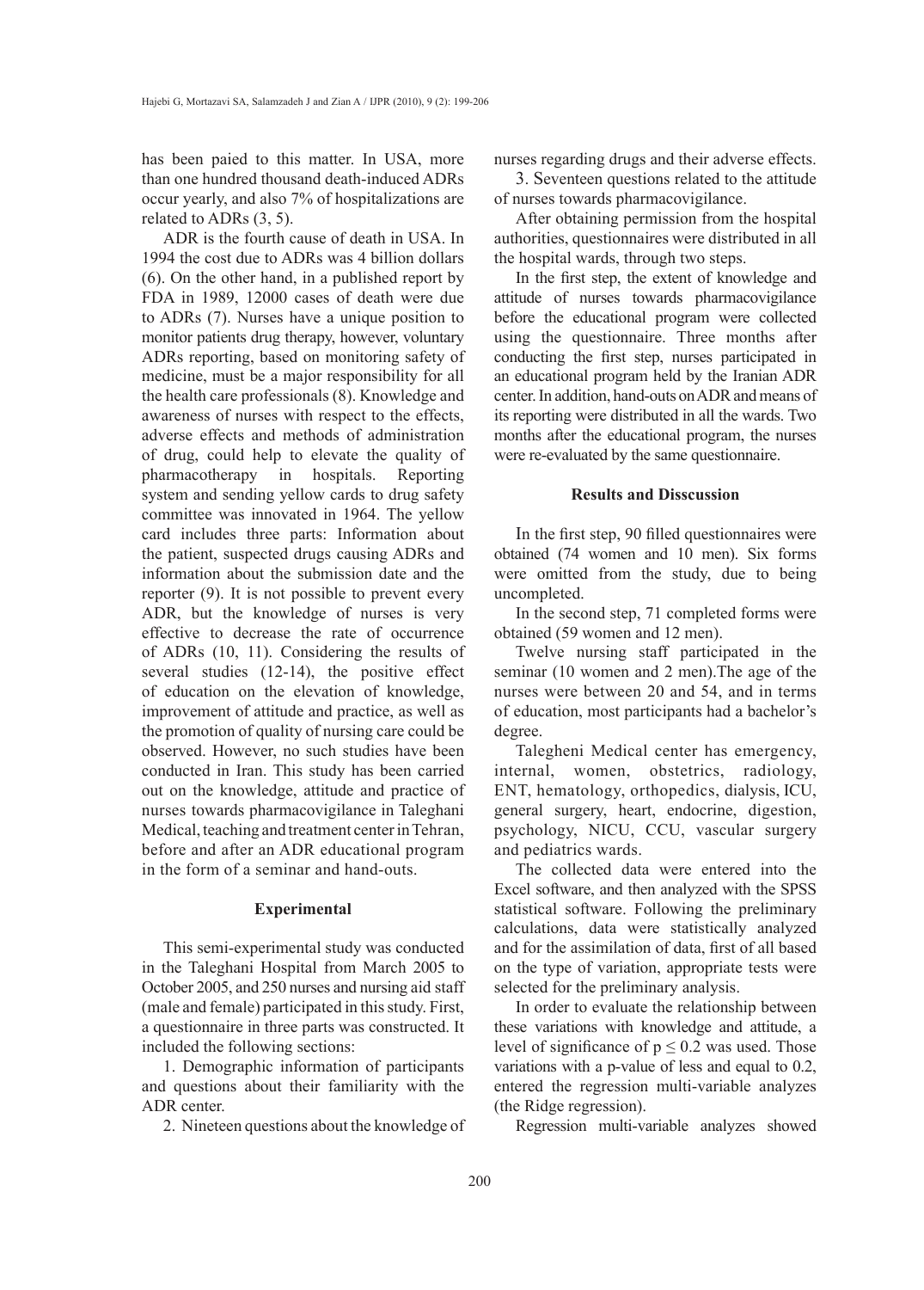| <b>Variable</b>              | Variable type                     | <b>Definition</b>                                             |
|------------------------------|-----------------------------------|---------------------------------------------------------------|
| Age                          | Independent/Quantitative          | Years                                                         |
| <b>Sex</b>                   | Independent/ Qualitative/ Nominal | Male or female                                                |
| Education                    | Independent/ Qualitative/ Nominal | High-school diploma; higher diploma; Bachelor; Above Bachelor |
| Ward                         | Independent/ Qualitative/ Nominal | Wards were divided into 4 main groups                         |
| Professional experience      | Independent/Quantitative          | Number of employment years                                    |
| Familiar with the ADR center | Independent/ Qualitative/ Nominal | Familiar or not familiar with the ADR center                  |
| Knowledge of nurses          | Dependent/Ratio                   | Correct answers to the questions in the questionnaire         |
| Attitude of nurses           | Dependent/Ratio                   | Marks gained from the questions on attitude evaluation        |
|                              |                                   |                                                               |

**Table 1.** Determination and definition of variables.

that the knowledge of nurses, regarding previous familiarity with the ADR center, is better than the others ( $p = 0.01$ ), and the attitude of female nurses is better than males ( $p = 0.01$ ). According to the statistical results, the knowledge of nurses before the seminar was significantly less than the knowledge after the seminar  $(p = 0.0001)$ , but there was no significant effect on the attitude ( $p = 0.05$ ). Determination and definition of variables has been shown in Table1. Table 2 presents the relationship between knowledge and variables (before training). In Table 3, the relationship between attitude and variables (before training) has been shown. The relationship between knowledge and variables (after training) has been shown in Table 4.

Table 5 presents the relationship between attitude and variables (after training). Figure 1 represents the response (percentage) of nurses towards the risk factors of ADRs. The response of nurses (percentage) towards factors related to a reduced rate of ADRs has been shown in Figure 2.

*The relationship between knowledge and possible variations*

Nurses familiar with the ADR center had more awareness than the others. This finding is quite logical and shows that this center is effective.

Before training, 48% of respondents knew the ADR center. After training this figure raised to 50%. The extent of respondents who participated in seminar was 91%. It was found that educating via the lecture method (seminar) was more effective than educating via booklets. The results of this study about familiarizing the participants with the ADR center is in agreement with the results obtained in the Rhode Island hospital study (15).

Familiarity of nurses with the ADR center and its duties is the first step in training how to report ADR, and could help to enhance their awareness. Similar results were obtained from a study conducted in the pharmacy ward of South Mead hospital in England (9).

Another study in China in 2004, showed that the lack of basic knowledge on ADR and the voluntary reporting system, are the main reasons for under-reporting (12).

## *The relationship between attitude and possible variations*

Based on this study, being merely familiar with the ADR center has a direct relationship

| Independent variables        | <b>Preliminary statistical test</b> | <b>Results</b> | Relationship                                              |
|------------------------------|-------------------------------------|----------------|-----------------------------------------------------------|
| Age                          | Rank correlation                    | $p = 0.19$     | $N.S.$ *                                                  |
| <b>Sex</b>                   | Mann-Whitney                        | p > 0.2        | $N.S.$ *                                                  |
| Professional experience      | Rank correlation                    | p > 0.2        | $N.S.$ *                                                  |
| Education                    | Mann-Whitney                        | p > 0.2        | $NS*$                                                     |
| Ward                         | Kruskall-Wallis                     | $p = 0.001$    | Nurses in different wards had different knowledge         |
| Familiar with the ADR center | Mann-Whitney                        | $p = 0.001$    | Staff familiar with the ADR center had a higher knowledge |

**Table 2.** Relationship between the knowledge and variables (before training).

∗N.S.= a non-significant statistical relationship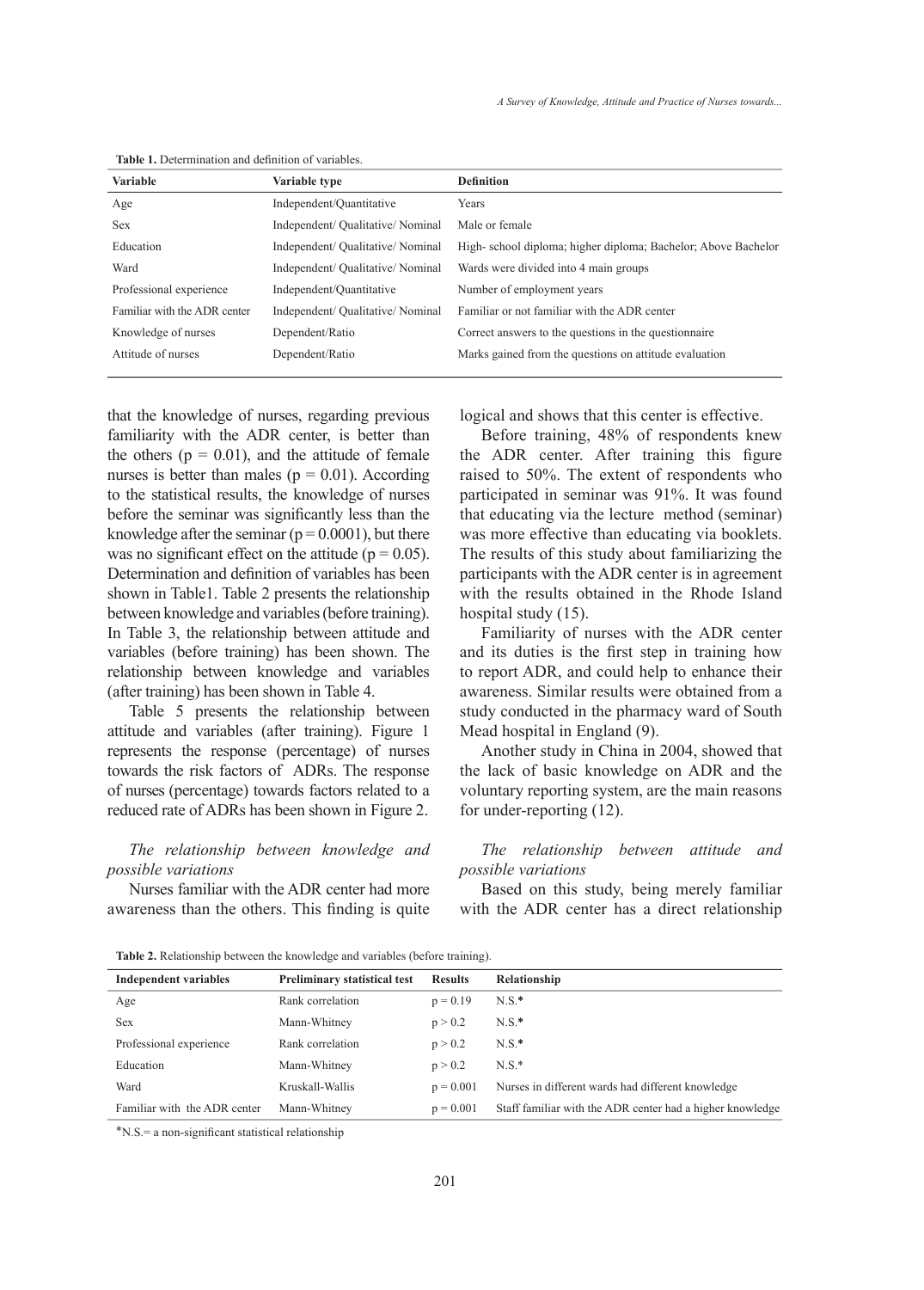| <b>Independent variables</b> | <b>Preliminary statistical test</b> | <b>Results</b> | Relationship                                              |
|------------------------------|-------------------------------------|----------------|-----------------------------------------------------------|
| Age                          | Rank correlation                    | $p = 0.07$     | $N.S.*$                                                   |
| <b>Sex</b>                   | Mann-Whitney                        | $p = 0.04$     | Attitude of female nurses was better than the male nurses |
| Professional experience      | Rank correlation                    | $p = 0.16$     | $N.S.*$                                                   |
| Education                    | Mann-Whitney                        | p > 0.2        | $N.S.*$                                                   |
| Ward                         | Kruskall-Wallis                     | $p = 0.001$    | Nurses in different wards had different attitudes         |
| Familiar with the ADR center | Mann-Whitney                        | p > 0.2        | $N.S.*$                                                   |
|                              |                                     |                |                                                           |

**Table 3.** Relationship between the attitude and variables (before training).

\* N.S.= a non-significant statistical relationship

with the attitude of nurses. However, the two different training methods had no extensive and clear influence on their attitude.

Our training resulted in an increased rate of familiarity among nurses, towards the ADR center. It seems that for improving the attitude, continuous training is needed.

The results of this study show that female respondents have a better attitude than male respondents. Unfortunately, due to the lack of any similar previous study, it is not possible to compare the results.

#### *Kowledge of nurses*

Talidomide occurrence in 1961 triggered the formation of national ADR centers for registering and analyzing side effects of drugs in different countries and this itself led to the start of ADR voluntary reporting system.

Only 32% of our respondents knew this matter, and following booklet training, the results did not change, but after the seminar training it enhanced to 75%. Scarce knowledge about this could be related to the deficiency of information on ADR, and how to construct a reporting system. The use of lecture training for increasing the awareness of nurses was found to be very effective. 45% of respondents stated that WHO is now leading the voluntary ADRs reporting system. After booklet and lecture training, this value increased to 55% and 83%, respectively. In fact worldwide voluntary ADR reports by WHO have shown their utter importance and awareness by WHO has resulted in a greater attention of health-care professionals towards its importance. This is not possible, unless through continuous training. Regarding this matter, our education (both methods) was found to be effective.

Around 10% of drugs, after entering the market, are recalled due to ADRs. Knowing this issue by nurses can enhance their motivation to report ADRs and holding out seminars could help to inform them on this matter.

68% of nurses stated that the ADR center is in contact with the health-care professionals via newsletter, scientific posters and various lectures.

44% of nurses agreed that the recognition of ADRs does not need a large amount of samples.

| <b>Table 4.</b> Relationship between the knowledge and variables (after training). |  |  |
|------------------------------------------------------------------------------------|--|--|
|------------------------------------------------------------------------------------|--|--|

| <b>Independent variables</b> | <b>Preliminary statistical test</b> Results |            | Relationship                                              |
|------------------------------|---------------------------------------------|------------|-----------------------------------------------------------|
| Age                          | Rank correlation                            | $p = 0.19$ | $N.S.*$                                                   |
| <b>Sex</b>                   | T-test                                      | $p = 0.18$ | $N.S.*$                                                   |
| Professional experience      | Rank correlation                            | $p = 0.34$ | $N.S.*$                                                   |
| Education                    | T-test                                      | $p = 0.29$ | $N.S.*$                                                   |
| Ward                         | <b>ANOVA</b>                                | $p = 0.7$  | $N.S.*$                                                   |
| Familiar with the ADR centre | T-test                                      | $p = 0.04$ | Staff familiar with the ADR centre had a higher knowledge |
| Participants in the seminar  | T-test                                      | $p = 0.18$ | $N.S.*$                                                   |
| Course hand-outs             | T-test                                      | $p = 0.23$ | $N.S.*$                                                   |

\*N.S.= a non-significant statistical relationship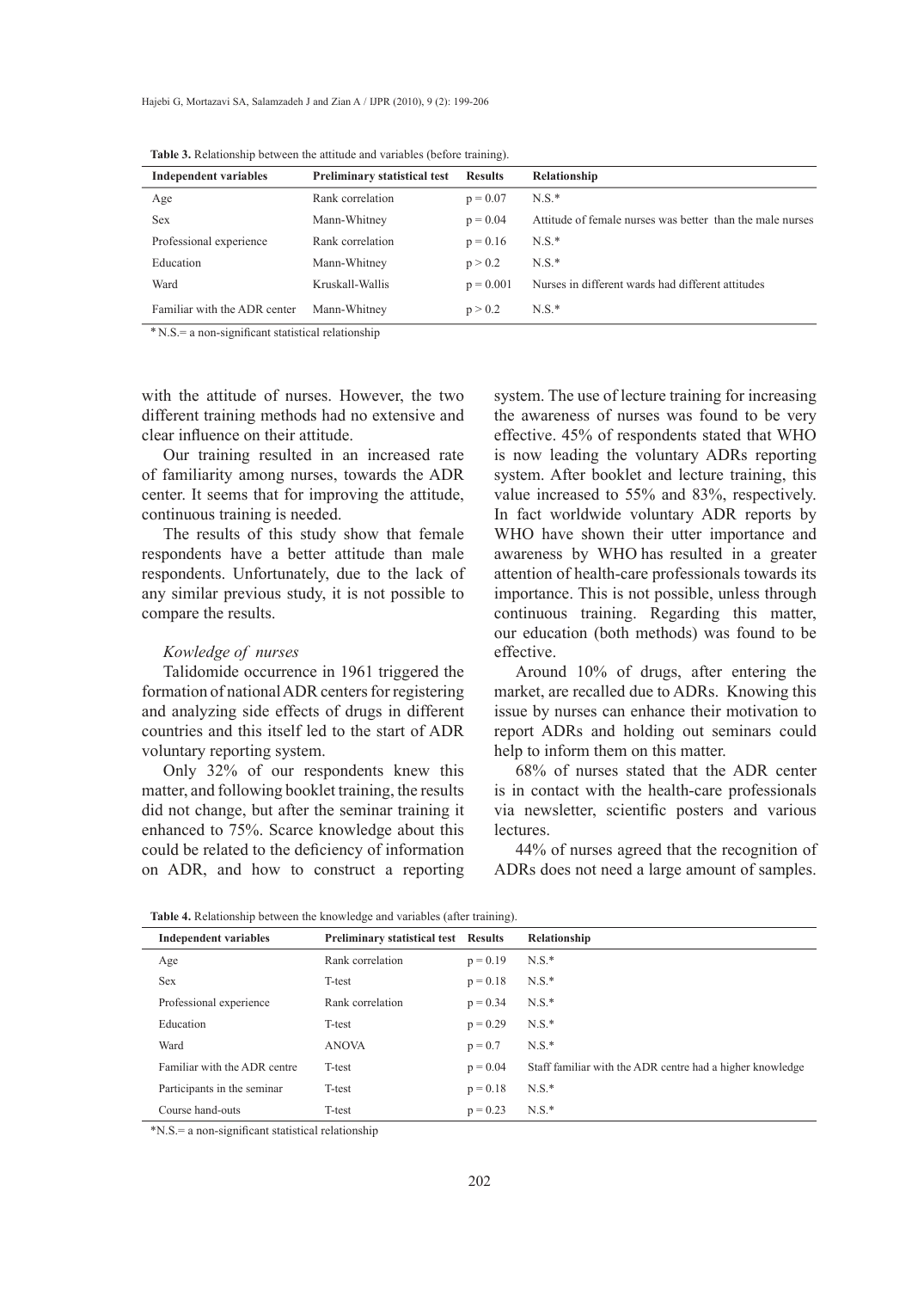| <b>Independent variables</b> | <b>Preliminary statistical test</b> | <b>Results</b> |
|------------------------------|-------------------------------------|----------------|
| Age                          | Rank correlation                    | p > 0.2        |
| <b>Sex</b>                   | Mann-Whitney                        | p > 0.2        |
| Professional experience      | Rank correlation                    | p > 0.2        |
| Education                    | Mann-Whitney                        | $p = 0.14$     |
| Ward                         | Kruskall-Wallis                     | $p = 0.10$     |
| Familiar with the ADR center | Mann-Whitney                        | $p = 0.49$     |
| Participants in the seminar  | Mann-Whitney                        | p > 0.2        |
| Course hand-outs             | Mann-Whitney                        | p > 0.2        |

**Table 5.** Relationship between the attitude and variables (after training). All the results were found to be non- significant.

By continuous training, the number and rate of reports can increase, until no ADR is missed.

In terms of the definition of ADR, 75% of our respondents answered correctly, while in a similar study in China this rate was only 1.6% (12).

A correct concept on ADR is the first step towards improving the way to register and report them.

The awareness of our respondents towards the necessity of reporting side effects induced by herbal, chemical, blood products, vaccines, contrast media and dental drugs, was at a high level and after training it became even better than before. Indeed, ADR reporting is not restricted to a special drug.

About 75% of ADRs depend on the dose, but most of our nurses proclaimed less than 50%. Through holding continuous training programs, dependence of ADRs on the dose of drug could be further emphasized.

Before and after training, a limited duration of time was reported to be the most restricting factor for clinical recognition of adverse drugs. A similar study also detected a limited time as the reason for under-reporting (16).

Our training managed to increase the awareness of nurses towards the risk factors for the occurrence of ADRs. 60% of them being due to high dose, 5% due to sex, 23% due to high age and 39% due to the route of administration.

Education was found to be very effective in enhancing the level of awareness of respondents towards pharmacovigilance and its goals, since the rate raised from 24% before training to 31% and 42%, respectively, after booklet and lecture training.



**Patients age Patients sex High dose of drugs Route of injection**

**Figure 1**. The response of nurses (percentage) towards the risk factors of ADRs.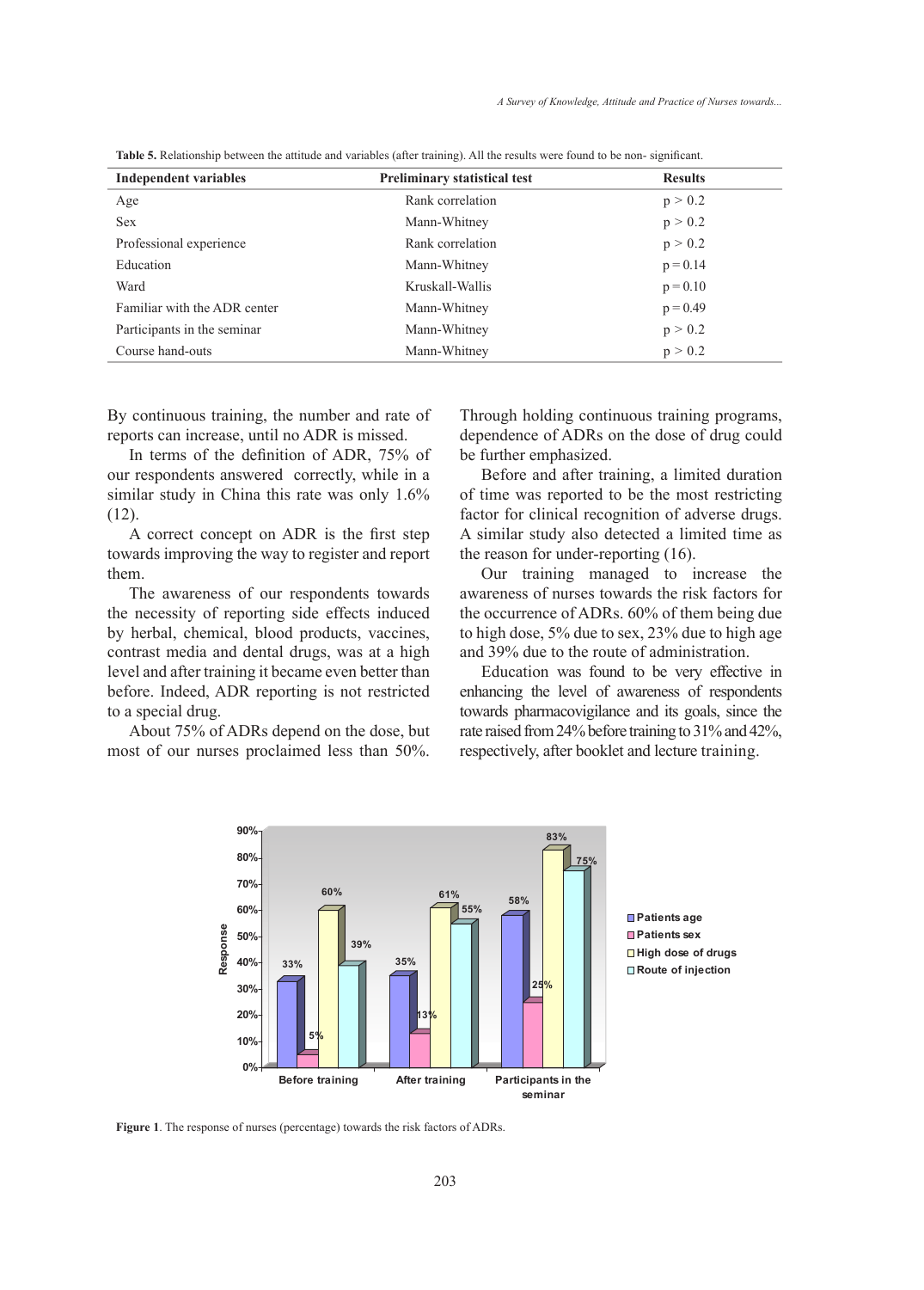

**Physicians knowledge about medication history of patient Pharmacological knowledge of physicians**

**Minimum dose prescribed**

**Level of knowledge on patient's data**

**Figure 2.** The response of nurses (percentage) towards the factors related to a reduced rate of ADRs.

### *Attitude of nurses*

 In general, the attitude of our nurses towards ADRs and its reporting was found to be acceptable, and both the training methods adopted in this study caused little improvement on it. 91% of the respondents propounded that ADR reporting is one of the duties of healthcare professionals, while 69% stated that ADR reporting is specifically the duty of pharmacists. This is an obvious paradox, since all the healthcare professionals have responsibilities on this matter. 86% of nurses agreed to commence the ADR reporting system in the hospital. This finding seems to be logical and in many countries had shown good results.

In 1999, in South Mead hospital in England, a center for evaluation and adjustment of ADR reports sat in motion and after ten months the number of reports enhanced extensively (9).

Existence of ADR center in hospital can increase the awareness of physicians, nurses and pharmacists towards ADRs and the number of ADR reports.

Despite the fundamental importance of reporting of suspected adverse drug reactions, less than 10 % of serious adverse drug reactions are reported (17).

ADR reporting does not need to confirm that there is a relationship between a drug and side effect, but if there is a doubt it can be reported. Every ADR should be reported, even

## if it is not well–known.

In a study on physicians, 28% of them did not report ADR, because of a lack of confidence on the reason for that particular ADR (18).

In our study, 44% of respondents believed that ADR reporting is the duty of pharmaceutical companies and legal medical authorities. This opinion is basicly wrong. like we said before it 19 is the duty of all heath care professionals. 60% of nurses believed that ADR reporting can cause legal challenges. This wrong belief is one of the main reasons for the lack of ADR reporting. Through suitable training, this wrong belief could be changed.

Regarding the question that due to a poor quality of Iranian drugs, ADR reporting is worthless, 77% of respondents were against it, and this justified the reporting of Iranian drug  $\text{ADR}_\text{s}$ . 50% of respondents believed that ADR reporting can cause omission of drugs and result in limitation in physicians drug selection. However, this is not true, since there are many alternative drugs. 73% of nurses addressed that side effects of drugs in Iran are not less than the advanced countries. This matter shows that they have witnessed many  $\text{ADR}_s$ , but inspite of that, ADR reporting in Iran is scarce. Only 52% of participants believed that mortality induced ADR is an inseparable part of therapeutic processes. 77% of respondents proclaimed that ADR repoting can help to determine the quality of drug products. This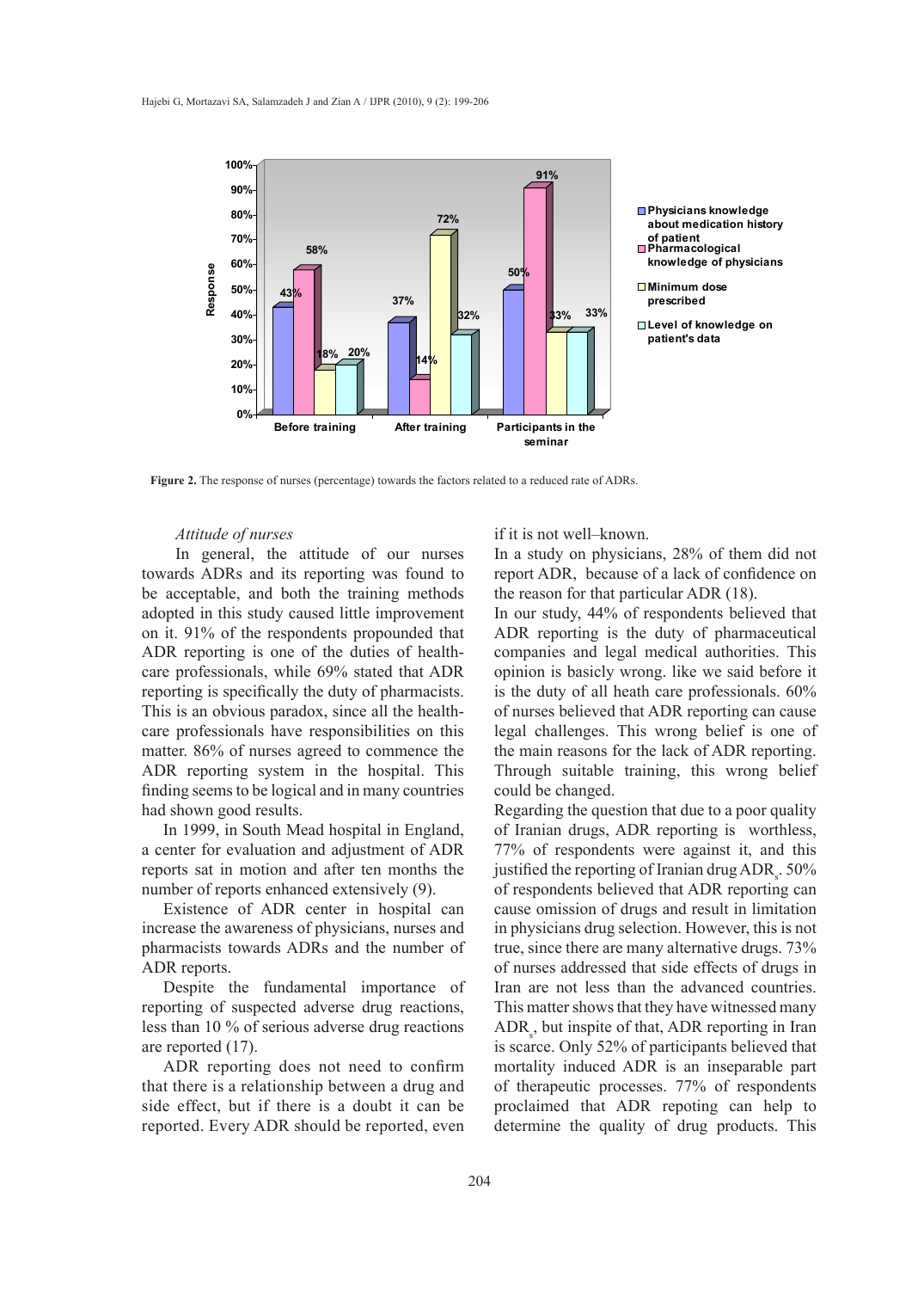finding complies with a study in Sweden, stating that "ADR reporting by nurses could improve the overall safety of drugs" (13).

The opinion of 68% of nurses in our study was that all  $\rm{ADR}_s$  are valuable and should be reported, specially severe and life threatening cases. In a study in China, more than 80% of nurses stated that dangerous and rare  $\angle ADR_s$  as well as side effects of new drugs should be reported (12). In another study in Germany in 2002, knowledge and attitude of physicians towards ADRs was investigated. 70 % of respondents believed that observing  $ADR<sub>s</sub>$  raises no concern and there is no need to report them (19).

## *ADR reporting and sending place*

 92% of our respondents, when encountered with an ADR, made an effort to report it and only 30% of them stated that they had encountered with an ADR before. In a similar study in China (12), 85% of nurses had encountered with an ADR before, but only 22% of them made an effort to report them. In comparison, our respondents had a greater awareness than Chinese nurses towards the importance of ADR reporting.

By analyzing the answers of our nurses, we found that 70% of them had never encountered an ADR. This rate also included doubtful cases. Regarding the high occurrence of ADR, these results show the unability of nurses to recognize ADRs.

About the sending place of ADR reports, only 3.4% of nurses pointed out to the ADR center and this rate in the study in China was 2.9% (12). As could be seen, the reporting trends in these two countries are similar.

Although the nurses knew the obligation of ADR reporting, but only a low percentage of them knew that the ADR center is a place for sending the reports. It was found that educating via lecture (seminar) was more effective than educating via booklets.

Most nurses used to send their reports to physicians in the ward (56%), headnurse (26%), and pharmacy (13%). In the study in China, respondents stated, in order, hospital pharmacies, pharmaceutical companies and drug centers within the province, as the main places for reporting ADRs.

The answer of nurses in our study showed that the awareness of voluntary ADR reporting system is not desirable. Hence, training is necessary, until ADR reporting among them turns into a routine habit.

Based on the ADR center reports on the practice of our nurses, as from two years before the start of this study no report had been sent to the ADR center, and since the completion of this study, only one report was sent to the ADR center by our nurses.

In conclusion, it is necessary to offer continuous ADR-related educational programs until we reach the point that voluntary reporting of adverse drug reactions become conventional and habitual among the nursing staff.

#### **Acknowledgments**

The authors wish to express their gratitude to the authorities of Taleghani Hospital, as well as the nursing staff, whom took part in this study.

The Iranian ADR center is also thanked for its cooperation and assistance.

#### **References**

- (1) Janaje Munasinghe TM and Singer DRJ. Costs and preventing of adverse drug reactions. *Eur. J. Intern. Med.* (2001) 12: 403-405.
- (2) Kaneg S, Rea RS, Verrico MM and Weber RJ. Adversedrug-event rates for high-cost and high-use drugs in the intensive care unit. *Am. J. Health Syst. Pharm.* (2006) 63: 1876-81.
- Wasser Fallen JB, Livio F, Buclin T, Tillet L and Yersin (3) B. Rate, type, and cost of adverse drug reactions in emergency department admissions. *Eur. J. Intern. Med.* (2001) 12: 442-7.
- en. wikipedia. org/ wiki/ pharmacovigilance. (4)
- (5) Pirmohamed M, James S, Meakin S, Green CK, Scott A, Walley JT, Farrar K, Kevin Pank B and Breckenridge AM. Adverse drug reactions as cause of admission to hospital: prospective analysis of 18820 patients. *BMJ* (2004) 329: 15-19.
- Lazarou J, Pomeranz BM and Corey PN. Incidence (6) of adverse drug reactions in hospitalized patients: A meta-analysis of prospective studies. *JAMA* (1998) 279: 1200-5.
- Manasse HR. World Health organization. *Am. J. Hosp.*  (7) *Pharm.* (1989) 4: 929-44.
- Morrison-Griffiths S and Pirmohamed M. Specialist (8) nurse reporting of adverse drug reactions. *Prof. Nurse* (2000) 15: 300-4.
- Arnold A, Welch S and Coultas A. Development of an (9) adverse drug reaction-reporting scheme. *Hosp. Pharm*. (2000) 7: 79-80.
- (10) Pribisko RN. Preventing preoperative adverse drug